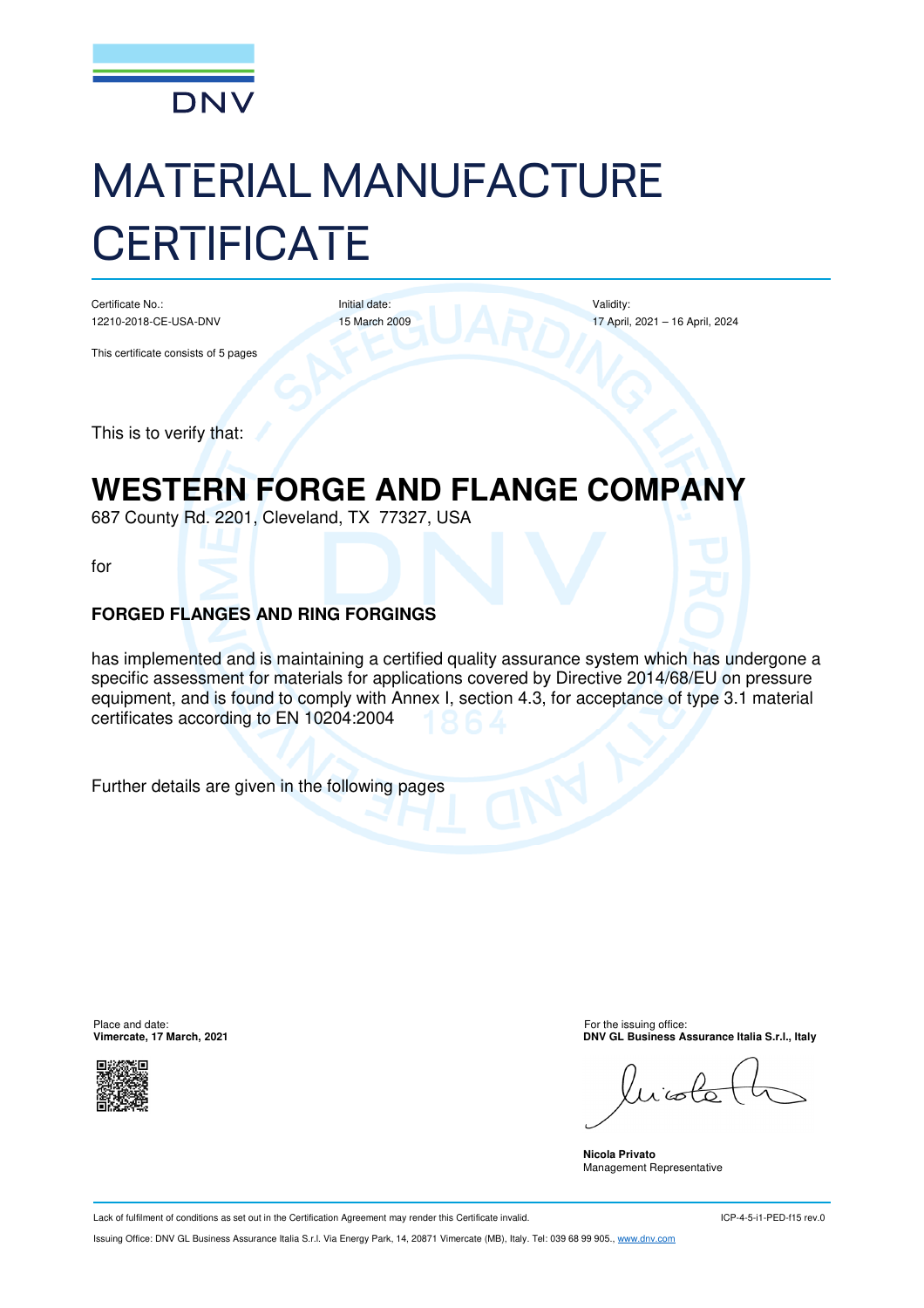

#### **Certificate history:**

| Revision | Description                                                                                                          | <b>Issue Date</b> |
|----------|----------------------------------------------------------------------------------------------------------------------|-------------------|
| 100      | Recertification; Transition from DNV GL AS Norway<br>cert PEDMC0000002 to DNV GL Business Assurance<br>Italia S.r.l. | 15 March 2018     |
| 01       | Recertification                                                                                                      | 17 March, 2021    |

#### **Products covered by this Certificate:**

| <b>Product Name</b> | <b>FORGED FLANGES AND RING FORGINGS</b>                |
|---------------------|--------------------------------------------------------|
| Material Types      | See Materials / Applicable Specifications listed below |
| Legendi.            |                                                        |

Legend:

A - ASTM SPECIFICATION

SA - ASME SPECIFICATION

AMS - Aerospace Material Specification

QQ - Federal Specification

| <b>GRADE</b>  | UNS NO. | <b>FORGING SPECIFICATIONS</b> |
|---------------|---------|-------------------------------|
| F304          | S30400  | A/SA182, A/SA403, QQ-S-763    |
| F304H         | S30409  | A/SA182, A/SA403, QQ-S-763    |
| F304L         | S30403  | ALL ABOVE + AMS 5647          |
| <b>F304LN</b> | S30453  | A182                          |
| F304N         | S30451  | A/SA182, A/SA403              |
| F309          | S30900  | A/SA403, QQ-S-763             |
| F310          | S31000  | A/SA182, A/SA403, QQ-S-763    |
| F310S         | S31008  | $QQ-S-763$                    |
| F316          | S31600  | A/SA182, A/SA403, QQ-S-763    |
| F316H         | S31609  | A/SA182, A/SA403, QQ-S-763    |
| F316L         | S31603  | ALL ABOVE + AMS 5653          |
| <b>F316LN</b> | S31653  | A/SA182                       |
| F316N         | S31651  | A/SA182, A/SA403              |
| F317          | S31700  | A/SA182, A/SA403, QQ-S-763    |
| F317L         | S31703  | A/SA182                       |
| F321          | S32100  | A/SA182, A/SA403, AMS 5645    |
| F321H         | S32109  | A/SA182, A/SA403              |
| F347          | S34700  | A/SA182, A/SA403, AMS         |
|               |         | 5646/5654                     |
| F347H         | S34709  | A/SA182, A/SA403              |
| F44 (254 SMO) | S31254  | A/SA182                       |

Lack of fulfilment of conditions as set out in the Certification Agreement may render this Certificate invalid.

ICP-4-5-i1-PED-f15 rev.0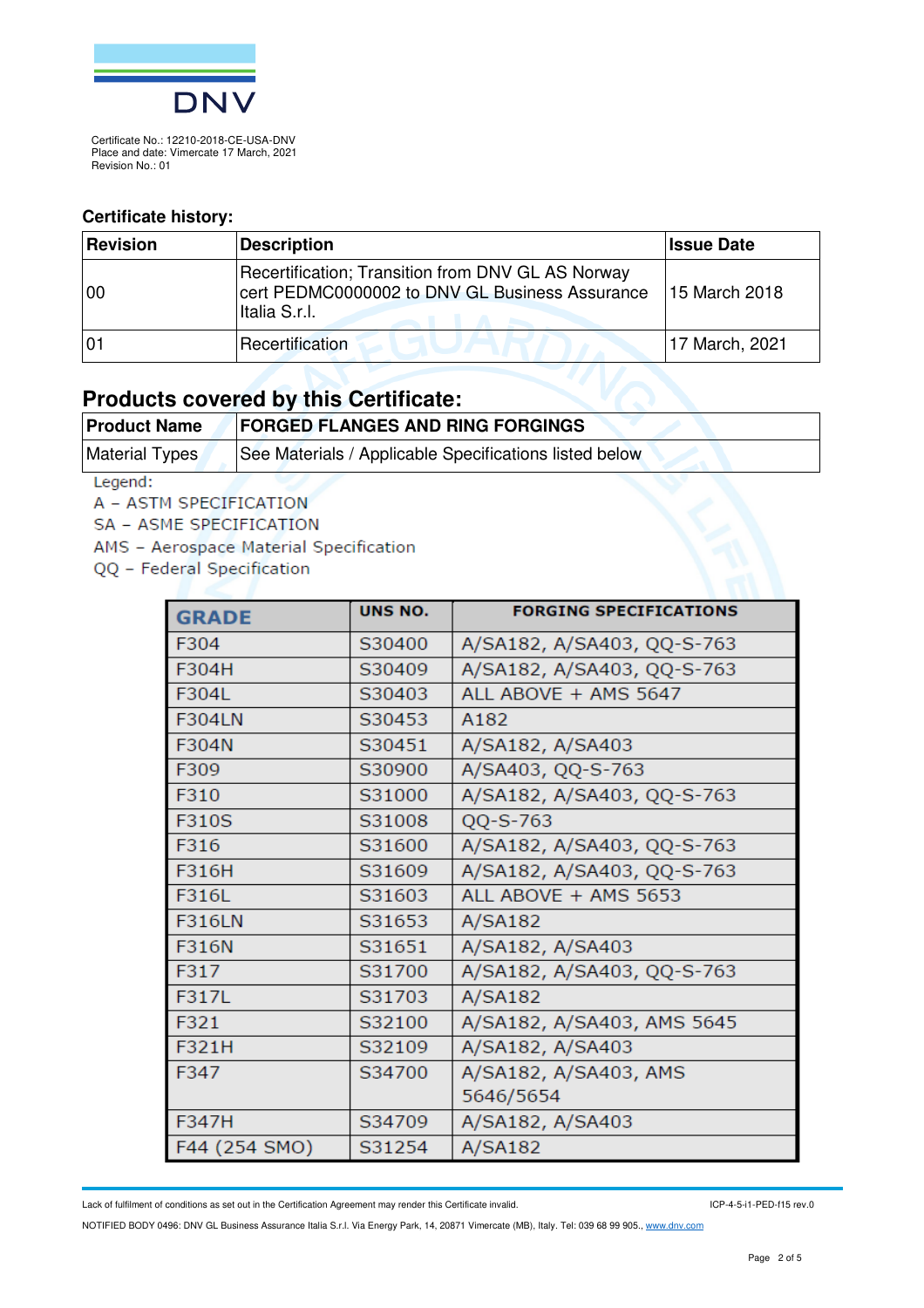

| F45 (253 MA)     | S30815  | A/SA182                      |
|------------------|---------|------------------------------|
| F47 (317LM)      | S31725  | A/SA182                      |
| F48 (317LMN)     | S31726  | A/SA182                      |
| F430             | S43000  | A/SA182                      |
| F6a (410)        | S41000  | A/SA182, AMS 5613            |
| F6NM             | S41500  | A/SA182                      |
| F410S            | S41008  | A/SA182 (F6A), AMS 5613      |
| NITRONIC 50      | S20910  | A/SA182, A/SA403 (XM-19)     |
| NITRONIC 60      | S21800  | <b>NONE</b>                  |
| 15-5 PH          | S15500  | A564, AMS 5659               |
| 17-4 PH          | S17400  | A/SA564 (630), AMS 5643      |
| F51 (DUPLEX)     | S31803  | A/SA182                      |
| F60 (2205)       | S32205  | A/SA182                      |
| F53 (2507)       | S32750  | A/SA182                      |
| <b>FERR 255</b>  | S39253* | A/SA182 (*F61/S32550 New UNS |
|                  |         | $No.$ )                      |
| A105 CS          | K03504  | A/SA105                      |
| A350 LF-1        | K03009  | A/SA350                      |
| A350 LF-2        | K03011  | A/SA350                      |
| A350 LF-3        | K32025  | A/SA350                      |
| F <sub>1</sub>   | K12822  | A/SA182                      |
| F5 (501SS)       | K41545  | A/SA182                      |
| F <sub>5a</sub>  | K42544  | A/SA182                      |
| F <sub>9</sub>   | K90941  | A/SA182                      |
| F11 CL-1         | K11597  | A/SA182                      |
| F11 CL-2         | K11572  | A/SA182                      |
| F11 CL-3         | K11572  | A/SA182                      |
| $F12 CL-1$       | K11562  | A/SA182                      |
| F12 CL-2         | K11564  | A/SA182                      |
| F22 CL-1         | K21590  | A/SA182                      |
| F22 CL-3         | K21590  | A/SA182                      |
| <b>ALUM 1100</b> | A91100  | B/SB247, B/SB361             |
| <b>ALUM 2014</b> | A92014  | B/SB247, AMS 4133/4134       |
| <b>ALUM 3003</b> | A93003  | B/SB247, B/SB361             |
| <b>ALUM 5083</b> | A95083  | B/SB247, B/SB361             |
| <b>ALUM 5086</b> | A95086  | <b>NONE</b>                  |

Lack of fulfilment of conditions as set out in the Certification Agreement may render this Certificate invalid.

ICP-4-5-i1-PED-f15 rev.0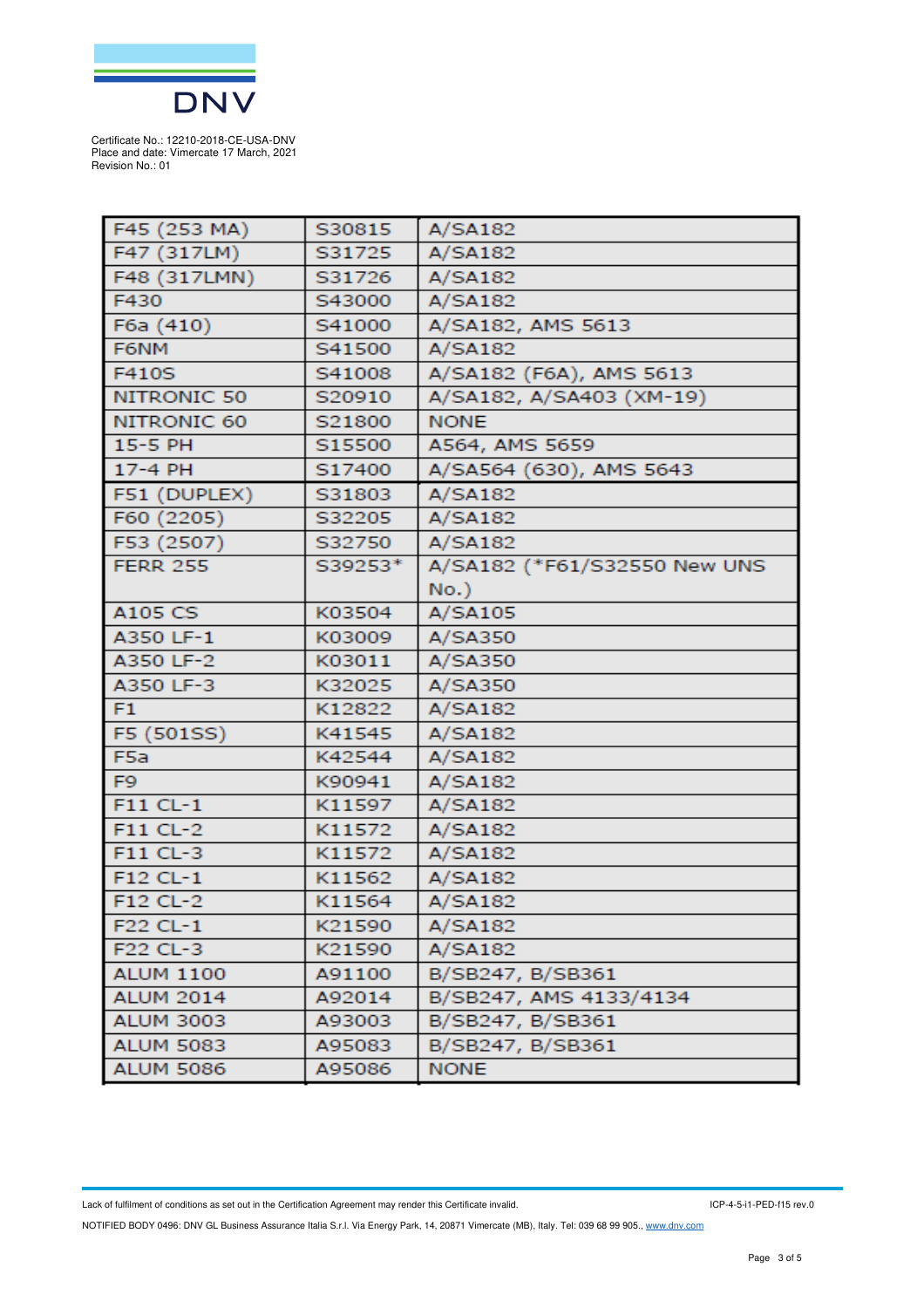

| <b>ALUM 6061</b>     | A96061        | B/SB247, B/SB361, QQ-A-367,     |
|----------------------|---------------|---------------------------------|
|                      |               | AMS4127/4146                    |
| <b>ALUM 7075</b>     | A97075        | B/SB247, QQ-A-367,              |
|                      |               | AMS4141/4311                    |
| 70/30 CU-NI          | C71500        | MIL-C-15726, MIL-C-24679        |
| 90/10 CU-NI          | C70600        | MIL-C-15726, MIL-C-24679        |
| <b>EVER 655</b>      | C65500        | B/SB283 (HOT PRESSED)           |
| <b>NAVAL BRASS</b>   | C46400        | B/SB283 (HOT PRESSED)           |
| <b>TITANIUM GR2</b>  | R50400        | B/SB363, B/SB381                |
| <b>TITANIUM GR4</b>  | R50700        | <b>B/SB381</b>                  |
| <b>TITANIUM GR7</b>  | R52400        | B/SB363, B/SB381                |
| <b>TITANIUM GR12</b> | R53400        | B/SB363, B/SB381                |
| HAYNES HR160         |               | <b>HAYNES PS-6039-2</b>         |
| HAYNES 230           | N06230        | B/SB564, AMS 5891               |
| HAYNES 242           |               | <b>HAYNES PS-6096-0</b>         |
| HAYNES 556           | R30556        | <b>HAYNES PS-6042-2</b>         |
| 7-MO PLUS (F52)      | S32950        | A/SA182                         |
| <b>HASTELLOY-B</b>   | N10001        | B366 (REFERENCE)                |
| HASTELLOY-B2         | N10665        | B462, B366, B/SB564             |
| <b>HASTELLOY-B3</b>  | N10675        | B462, B366, B/SB564             |
| HASTELLOY-C4         | N06455        | B366 (REFERENCE)                |
| HASTELLOY-C22        | N06022        | B462, B366, B/SB564             |
| HASTELLOY-C276       | N10276        | B462, B366, B/SB564, AMS 5750   |
| <b>HAST C-2000</b>   | N06200        | B462, B564                      |
| <b>HASTELLOY-G</b>   | N06007        | B366 (REFERENCE)                |
| HASTELLOY-G3         | N06985        | B366 (REFERENCE)                |
| HASTELLOY-G30        | N06030        | B462, B366 (REFERENCE)          |
| <b>HASTELLOY-N</b>   | N10003        | B366 (REFERENCE)                |
| HASTELLOY-X          | N06002        | B366 (REF), AMS 5754            |
| NICKEL 200           | N02200        | B366, B/SB564                   |
| NICKEL 201           | N02201        | B366 (REF)                      |
| ALLOY 400            | N04400        | B366, B/SB564, QQ-N-281, MIL-F- |
|                      |               | 23509                           |
| ALLOY K500           | <b>N05500</b> | QQ-N-286                        |
| ALLOY 600            | N06600        | B366, B/SB564, AMS 5665         |
| ALLOY 601            | N06601        | <b>AMS 5715</b>                 |
| <b>INCONEL 617</b>   | N06617        | <b>B564</b>                     |

Lack of fulfilment of conditions as set out in the Certification Agreement may render this Certificate invalid.

ICP-4-5-i1-PED-f15 rev.0